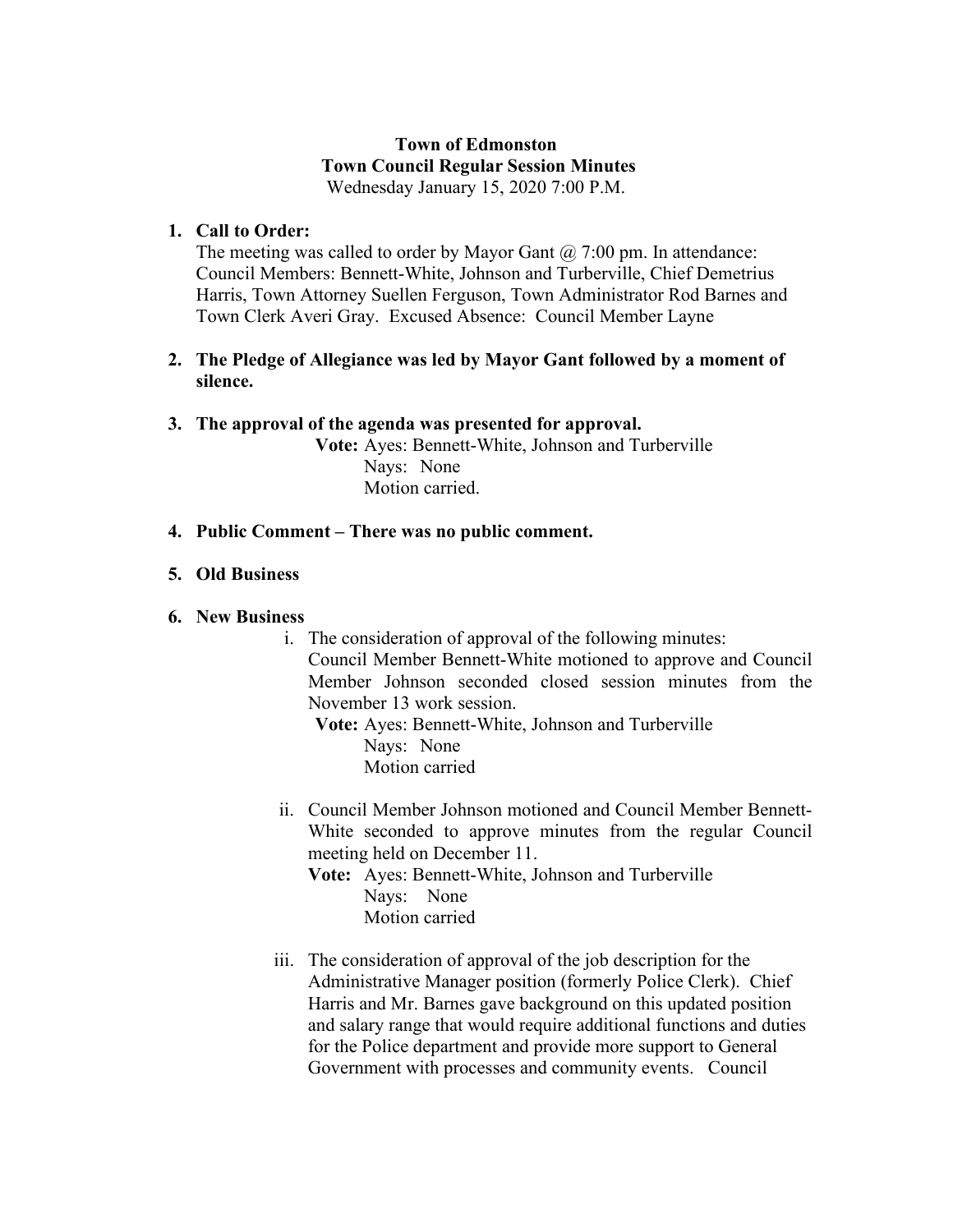Member Turberville moved to approve new position and salary range and Council Member Johnson seconded. **Vote:** Ayes: Bennett-White, Johnson and Turberville Nays: None Motion carried

iv. The introduction of Ordinance 2020-OR-01 amending Chapter 34 (Elections) of the Edmonston Town Code was presented for consideration. Council Member Bennett White moved to introduce, and Council Member Johnson seconded to approve Ordinance 2020-OR-01 on introduction. **Vote:** Ayes: Bennett-White, Johnson and Turberville Nays: None Motion carried

# **7. Police Chief Report (Police and Code Enforcement)**

Chief Harris provided in house stats; discussed upcoming meeting with his team about Police Department goals, and shared information about the launch of using a digital system for background process. As the Code Officer position has moved under Chief Harris, he went on call with her to observe field work in the community.

### **8. Council Dialogue**

. Council Member Bennett-White inquired about the new recycling ordinance and businesses responsibility to fulfill and the enforcement measures in place. Chief Harris responded that notices will be sent to businesses ensuring all are aware of the new law that went into effect on 7/1/20.

Council Member Turberville asked about the December financial report on rental inspections and vacant property fees in reaching financial goals set for the FY. Mr. Barnes indicated the Town bills-out in March and a major fee of \$20K to Fountain Park is billed then also. The financials in April will reflect the payments. He also shared that we are slightly ahead of pace in red-light fines and forfeitures.

Council Member Johnson discussed the need for another Town clean-up and more lasting solutions to the littering problem on one side of Elizabeth Landing and behind the Sunoco gas station. He did report that Sunoco has begun handing out trash bags to those who congregate at the Sunoco station. Mr. Barnes indicated there is funding being sought for additional big belly trash/recycle bins to place on Kenilworth Avenue.